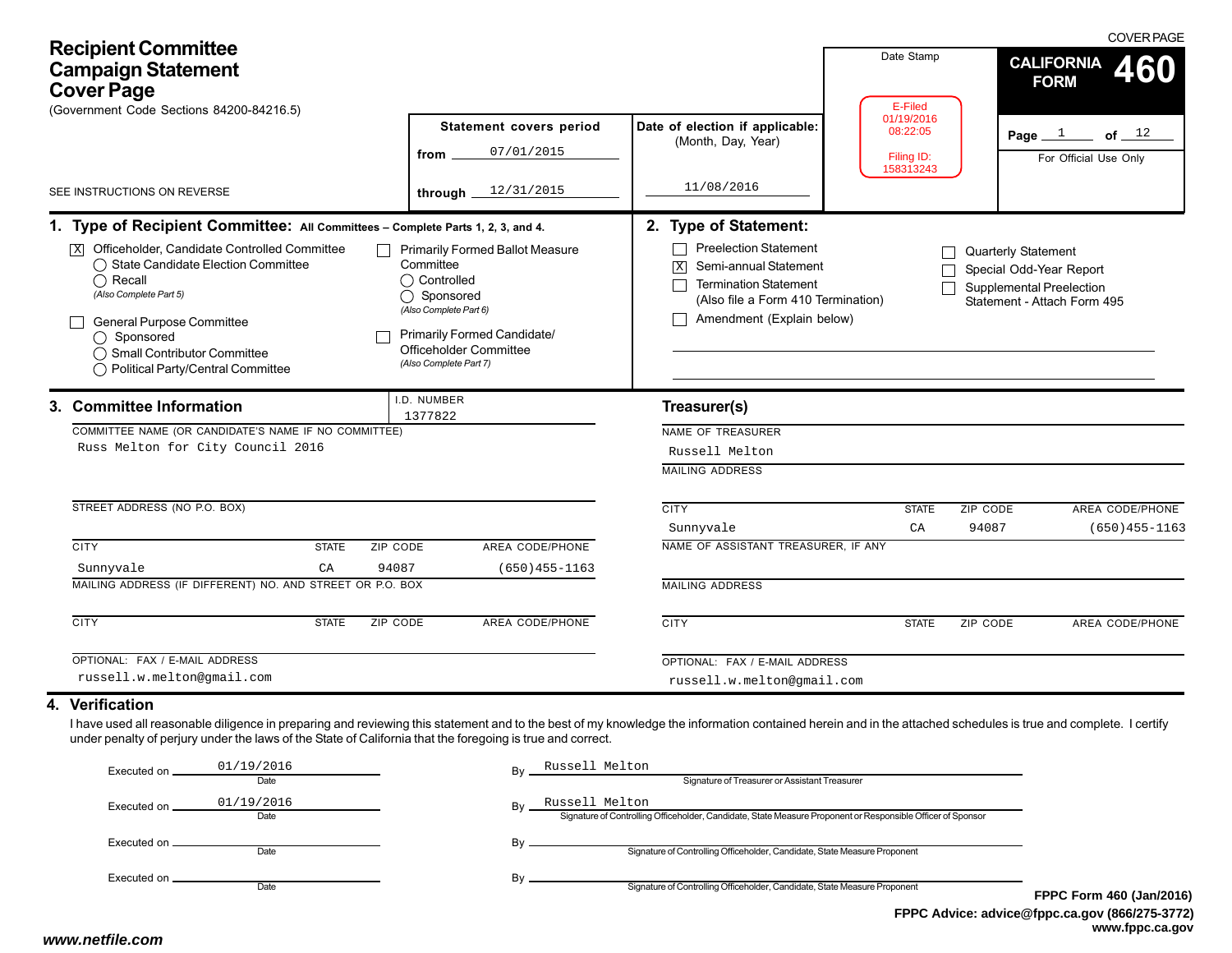## **Recipient Committee Campaign Statement Cover Page — Part 2**

### **5. Officeholder or Candidate Controlled Committee**

| NAME OF OFFICEHOLDER OR CANDIDATE                                          |             |              |       |
|----------------------------------------------------------------------------|-------------|--------------|-------|
| Russell Melton                                                             |             |              |       |
| OFFICE SOUGHT OR HELD (INCLUDE LOCATION AND DISTRICT NUMBER IF APPLICABLE) |             |              |       |
| City Council Member Seat 5: City of Sunnyvale                              |             |              |       |
| RESIDENTIAL/BUSINESS ADDRESS (NO. AND STREET)                              | <b>CITY</b> | <b>STATE</b> | 7IP   |
|                                                                            | Sunnyvale   | CA           | 94087 |

**Related Committees Not Included in this Statement:** *List any committees not included in this statement that are controlled by you or are primarily formed to receive contributions or make expenditures on behalf of your candidacy.*

| <b>COMMITTEE NAME</b>    |                              |          | I.D. NUMBER |                       |
|--------------------------|------------------------------|----------|-------------|-----------------------|
|                          |                              |          |             |                       |
| <b>NAME OF TREASURER</b> |                              |          |             | CONTROLLED COMMITTEE? |
|                          |                              |          | <b>YES</b>  | <b>NO</b>             |
| <b>COMMITTEE ADDRESS</b> | STREET ADDRESS (NO P.O. BOX) |          |             |                       |
|                          |                              |          |             |                       |
| <b>CITY</b>              | <b>STATE</b>                 | ZIP CODE |             | AREA CODE/PHONE       |
|                          |                              |          |             |                       |
| <b>COMMITTEE NAME</b>    |                              |          | I.D. NUMBER |                       |
|                          |                              |          |             |                       |
|                          |                              |          |             |                       |
| <b>NAME OF TREASURER</b> |                              |          |             | CONTROLLED COMMITTEE? |
|                          |                              |          | <b>YES</b>  | NO.                   |
| <b>COMMITTEE ADDRESS</b> | STREET ADDRESS (NO P.O. BOX) |          |             |                       |
|                          |                              |          |             |                       |
| <b>CITY</b>              | <b>STATE</b>                 | ZIP CODE |             | AREA CODE/PHONE       |

## **6. Primarily Formed Ballot Measure Committee**

NAME OF BALLOT MEASURE

| BALLOT NO. OR LETTER | <b>JURISDICTION</b> | <b>SUPPORT</b><br><b>OPPOSE</b> |
|----------------------|---------------------|---------------------------------|
|----------------------|---------------------|---------------------------------|

**Identify the controlling officeholder, candidate, or state measure proponent, if any.**

NAME OF OFFICEHOLDER, CANDIDATE, OR PROPONENT

| OFFICE SOUGHT OR HELD | I DISTRICT NO. IF ANY |
|-----------------------|-----------------------|
|                       |                       |

#### **7. Primarily Formed Candidate/Officeholder Committee** *List names of officeholder(s) or candidate(s) for which this committee is primarily formed.*

| NAME OF OFFICEHOLDER OR CANDIDATE | OFFICE SOUGHT OR HELD | <b>SUPPORT</b><br><b>OPPOSE</b> |
|-----------------------------------|-----------------------|---------------------------------|
| NAME OF OFFICEHOLDER OR CANDIDATE | OFFICE SOUGHT OR HELD | <b>SUPPORT</b><br><b>OPPOSE</b> |
| NAME OF OFFICEHOLDER OR CANDIDATE | OFFICE SOUGHT OR HELD | <b>SUPPORT</b><br><b>OPPOSE</b> |
| NAME OF OFFICEHOLDER OR CANDIDATE | OFFICE SOUGHT OR HELD | <b>SUPPORT</b><br><b>OPPOSE</b> |

*Attach continuation sheets if necessary*

COVER PAGE - PART 2

**460**

Page <u>2</u> of  $12$ 

**CALIFORNIA FORM**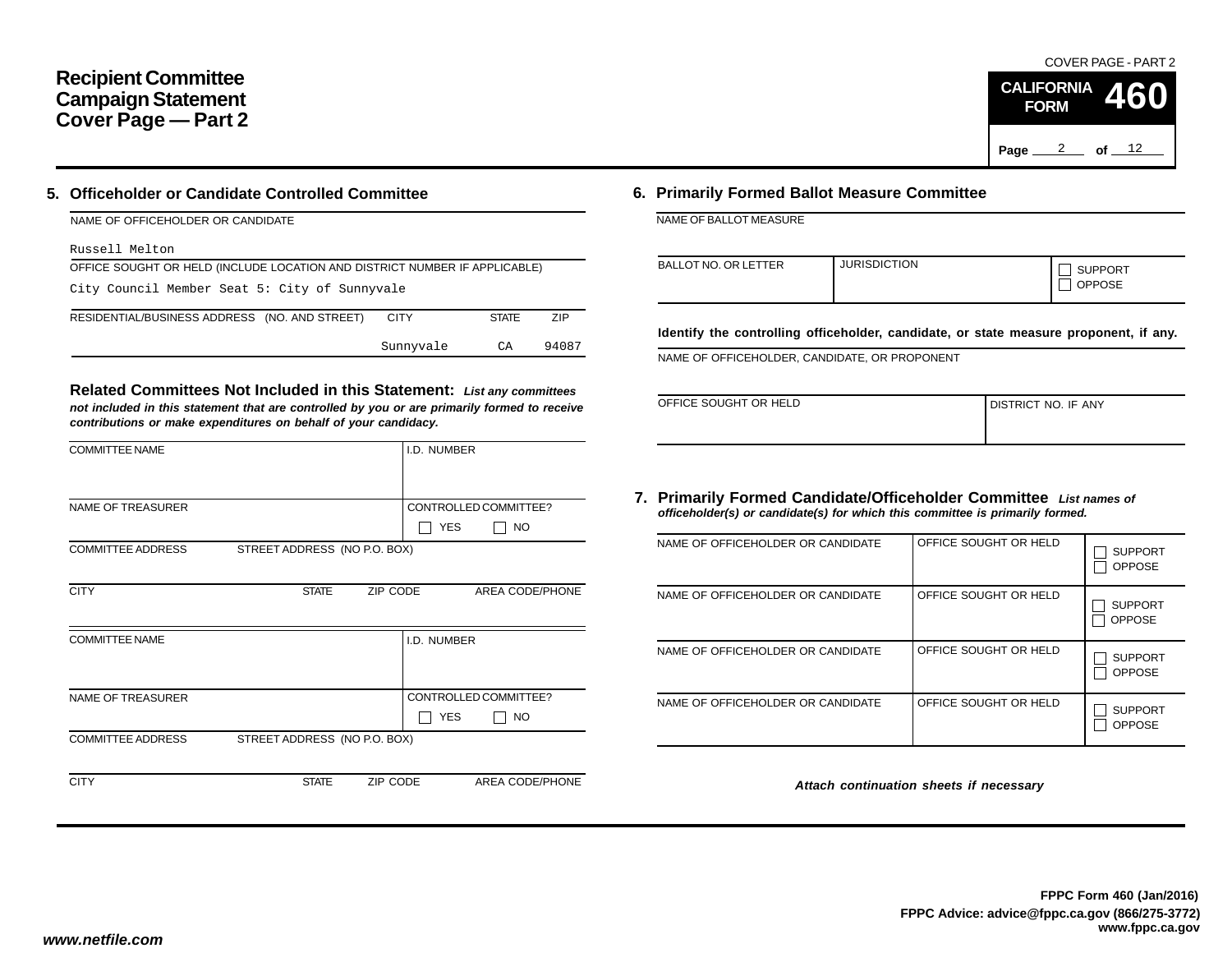| <b>Campaign Disclosure Statement</b>                                            |                                             |                                                                                                                                                                                                                                                                                                                                                                                                                                                    |  |                                                                                        | SUMMARY PAGE                  |                                                                                                                                                                                                                                                                                                                     |  |  |  |
|---------------------------------------------------------------------------------|---------------------------------------------|----------------------------------------------------------------------------------------------------------------------------------------------------------------------------------------------------------------------------------------------------------------------------------------------------------------------------------------------------------------------------------------------------------------------------------------------------|--|----------------------------------------------------------------------------------------|-------------------------------|---------------------------------------------------------------------------------------------------------------------------------------------------------------------------------------------------------------------------------------------------------------------------------------------------------------------|--|--|--|
| <b>Summary Page</b>                                                             | Amounts may be rounded<br>to whole dollars. |                                                                                                                                                                                                                                                                                                                                                                                                                                                    |  |                                                                                        | Statement covers period       |                                                                                                                                                                                                                                                                                                                     |  |  |  |
|                                                                                 |                                             |                                                                                                                                                                                                                                                                                                                                                                                                                                                    |  | from $\overline{\phantom{0}}$                                                          | 07/01/2015                    | CALIFORNIA 460<br><b>FORM</b>                                                                                                                                                                                                                                                                                       |  |  |  |
| SEE INSTRUCTIONS ON REVERSE                                                     |                                             |                                                                                                                                                                                                                                                                                                                                                                                                                                                    |  | through.                                                                               | 12/31/2015                    | Page $3$ of $12$                                                                                                                                                                                                                                                                                                    |  |  |  |
| NAME OF FILER                                                                   |                                             |                                                                                                                                                                                                                                                                                                                                                                                                                                                    |  |                                                                                        |                               | I.D. NUMBER                                                                                                                                                                                                                                                                                                         |  |  |  |
| Russ Melton for City Council 2016                                               |                                             |                                                                                                                                                                                                                                                                                                                                                                                                                                                    |  |                                                                                        |                               | 1377822                                                                                                                                                                                                                                                                                                             |  |  |  |
| <b>Contributions Received</b>                                                   |                                             | <b>Column A</b><br>TOTAL THIS PERIOD<br>(FROM ATTACHED SCHEDULES)                                                                                                                                                                                                                                                                                                                                                                                  |  | <b>Column B</b><br><b>CALENDAR YEAR</b><br><b>TOTALTO DATE</b>                         | <b>General Elections</b>      | <b>Calendar Year Summary for Candidates</b><br>Running in Both the State Primary and                                                                                                                                                                                                                                |  |  |  |
|                                                                                 |                                             |                                                                                                                                                                                                                                                                                                                                                                                                                                                    |  | $\frac{1}{2}$ 7,432.00                                                                 |                               |                                                                                                                                                                                                                                                                                                                     |  |  |  |
|                                                                                 |                                             | 0.00                                                                                                                                                                                                                                                                                                                                                                                                                                               |  | 3,000.00                                                                               |                               | $1/1$ through $6/30$<br>7/1 to Date                                                                                                                                                                                                                                                                                 |  |  |  |
|                                                                                 |                                             |                                                                                                                                                                                                                                                                                                                                                                                                                                                    |  | $\frac{10}{432.00}$                                                                    | 20. Contributions<br>Received | $\frac{1}{2}$ $\frac{1}{2}$ $\frac{1}{2}$ $\frac{1}{2}$ $\frac{1}{2}$ $\frac{1}{2}$ $\frac{1}{2}$ $\frac{1}{2}$ $\frac{1}{2}$ $\frac{1}{2}$ $\frac{1}{2}$ $\frac{1}{2}$ $\frac{1}{2}$ $\frac{1}{2}$ $\frac{1}{2}$ $\frac{1}{2}$ $\frac{1}{2}$ $\frac{1}{2}$ $\frac{1}{2}$ $\frac{1}{2}$ $\frac{1}{2}$ $\frac{1}{2}$ |  |  |  |
|                                                                                 |                                             | 30.00<br><u> 1990 - Jan Stein Stein Stein Stein Stein Stein Stein Stein Stein Stein Stein Stein Stein Stein Stein Stein S</u>                                                                                                                                                                                                                                                                                                                      |  | 30.00                                                                                  | 21. Expenditures              |                                                                                                                                                                                                                                                                                                                     |  |  |  |
|                                                                                 |                                             |                                                                                                                                                                                                                                                                                                                                                                                                                                                    |  | 10,462.00<br>$\mathbb{S}$                                                              | Made                          | $s$ s                                                                                                                                                                                                                                                                                                               |  |  |  |
| <b>Expenditures Made</b>                                                        |                                             |                                                                                                                                                                                                                                                                                                                                                                                                                                                    |  |                                                                                        |                               | <b>Expenditure Limit Summary for State</b>                                                                                                                                                                                                                                                                          |  |  |  |
|                                                                                 |                                             |                                                                                                                                                                                                                                                                                                                                                                                                                                                    |  |                                                                                        | <b>Candidates</b>             |                                                                                                                                                                                                                                                                                                                     |  |  |  |
|                                                                                 |                                             | <u> 1990 - Jan Barnett, politik e</u><br>0.00                                                                                                                                                                                                                                                                                                                                                                                                      |  | <b>Contract Contract Contract</b><br>0.00                                              |                               | 22. Cumulative Expenditures Made*                                                                                                                                                                                                                                                                                   |  |  |  |
|                                                                                 |                                             |                                                                                                                                                                                                                                                                                                                                                                                                                                                    |  | $\frac{1}{2}$ , 970.47                                                                 |                               | (If Subject to Voluntary Expenditure Limit)                                                                                                                                                                                                                                                                         |  |  |  |
| 9. Accrued Expenses (Unpaid Bills) Schedule F, Line 3                           |                                             | 0.00                                                                                                                                                                                                                                                                                                                                                                                                                                               |  | 0.00                                                                                   | Date of Election              | <b>Total to Date</b>                                                                                                                                                                                                                                                                                                |  |  |  |
|                                                                                 |                                             | $\label{eq:2} \begin{split} \frac{1}{\sqrt{2\pi}}\left(\frac{1}{\sqrt{2\pi}}\right)^{1/2}\left(\frac{1}{\sqrt{2\pi}}\right)^{1/2}\left(\frac{1}{\sqrt{2\pi}}\right)^{1/2}\left(\frac{1}{\sqrt{2\pi}}\right)^{1/2}\left(\frac{1}{\sqrt{2\pi}}\right)^{1/2}\left(\frac{1}{\sqrt{2\pi}}\right)^{1/2}\left(\frac{1}{\sqrt{2\pi}}\right)^{1/2}\left(\frac{1}{\sqrt{2\pi}}\right)^{1/2}\left(\frac{1}{\sqrt{2\pi}}\right)^{1/2}\left(\frac{1}{$<br>30.00 |  | 30.00                                                                                  | (mm/dd/yy)                    |                                                                                                                                                                                                                                                                                                                     |  |  |  |
|                                                                                 |                                             |                                                                                                                                                                                                                                                                                                                                                                                                                                                    |  | $\frac{1}{2}$ 3,000.47                                                                 |                               | $\frac{1}{2}$                                                                                                                                                                                                                                                                                                       |  |  |  |
| <b>Current Cash Statement</b>                                                   |                                             |                                                                                                                                                                                                                                                                                                                                                                                                                                                    |  |                                                                                        | $\frac{1}{2}$                 | $\frac{1}{2}$                                                                                                                                                                                                                                                                                                       |  |  |  |
| 12. Beginning Cash Balance  Previous Summary Page, Line 16 \$ 18 2,602.76       |                                             |                                                                                                                                                                                                                                                                                                                                                                                                                                                    |  | To calculate Column B, add                                                             |                               |                                                                                                                                                                                                                                                                                                                     |  |  |  |
|                                                                                 |                                             | $\frac{1}{\sqrt{1-\frac{1}{2}}}\frac{7}{6}$ , 035.00                                                                                                                                                                                                                                                                                                                                                                                               |  | amounts in Column A to the<br>corresponding amounts                                    |                               |                                                                                                                                                                                                                                                                                                                     |  |  |  |
|                                                                                 |                                             | 0.23                                                                                                                                                                                                                                                                                                                                                                                                                                               |  | from Column B of your last                                                             | reported in Column B.         | *Amounts in this section may be different from amounts                                                                                                                                                                                                                                                              |  |  |  |
|                                                                                 |                                             | 2,176.23                                                                                                                                                                                                                                                                                                                                                                                                                                           |  | report. Some amounts in<br>Column A may be negative                                    |                               |                                                                                                                                                                                                                                                                                                                     |  |  |  |
| 16. <b>ENDING CASH BALANCE</b> Add Lines 12 + 13 + 14, then subtract Line 15 \$ |                                             | 7,461.76                                                                                                                                                                                                                                                                                                                                                                                                                                           |  | figures that should be                                                                 |                               |                                                                                                                                                                                                                                                                                                                     |  |  |  |
| If this is a termination statement, Line 16 must be zero.                       |                                             |                                                                                                                                                                                                                                                                                                                                                                                                                                                    |  | subtracted from previous<br>period amounts. If this is<br>the first report being filed |                               |                                                                                                                                                                                                                                                                                                                     |  |  |  |
| 17. LOAN GUARANTEES RECEIVED  Schedule B, Part 2                                | \$                                          | 0.00                                                                                                                                                                                                                                                                                                                                                                                                                                               |  | for this calendar year, only<br>carry over the amounts                                 |                               |                                                                                                                                                                                                                                                                                                                     |  |  |  |
| <b>Cash Equivalents and Outstanding Debts</b>                                   |                                             |                                                                                                                                                                                                                                                                                                                                                                                                                                                    |  | from Lines 2, 7, and 9 (if<br>any).                                                    |                               |                                                                                                                                                                                                                                                                                                                     |  |  |  |
|                                                                                 | \$                                          | 0.00                                                                                                                                                                                                                                                                                                                                                                                                                                               |  |                                                                                        |                               |                                                                                                                                                                                                                                                                                                                     |  |  |  |
|                                                                                 | \$.                                         | 3,000.00                                                                                                                                                                                                                                                                                                                                                                                                                                           |  |                                                                                        |                               |                                                                                                                                                                                                                                                                                                                     |  |  |  |
|                                                                                 |                                             |                                                                                                                                                                                                                                                                                                                                                                                                                                                    |  |                                                                                        |                               | FPPC Form 460 (Jan/201                                                                                                                                                                                                                                                                                              |  |  |  |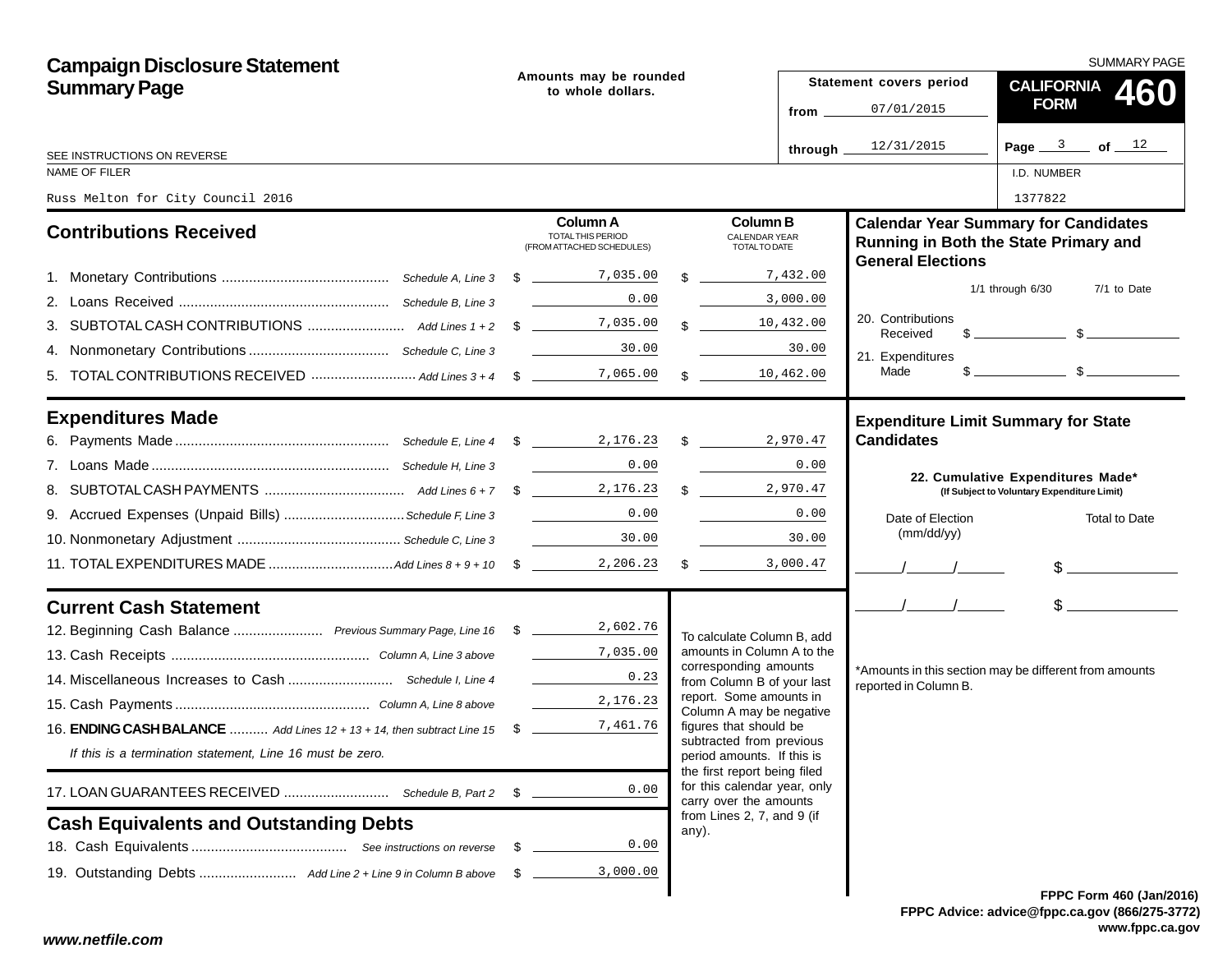| <b>Schedule A</b>                      |                                                                                                                                                   |                                                                    |                                                                                                     |                                                 |                                                                  |                                         | SCHEDULE A                                                               |  |
|----------------------------------------|---------------------------------------------------------------------------------------------------------------------------------------------------|--------------------------------------------------------------------|-----------------------------------------------------------------------------------------------------|-------------------------------------------------|------------------------------------------------------------------|-----------------------------------------|--------------------------------------------------------------------------|--|
| <b>Monetary Contributions Received</b> |                                                                                                                                                   |                                                                    | Amounts may be rounded<br>to whole dollars.                                                         | Statement covers period<br>07/01/2015<br>from   |                                                                  | <b>CALIFORNIA</b><br>460<br><b>FORM</b> |                                                                          |  |
|                                        | SEE INSTRUCTIONS ON REVERSE                                                                                                                       |                                                                    |                                                                                                     | through $12/31/2015$                            |                                                                  |                                         | Page $4$ of $12$                                                         |  |
| NAME OF FILER                          |                                                                                                                                                   |                                                                    |                                                                                                     |                                                 |                                                                  | I.D. NUMBER                             |                                                                          |  |
|                                        | Russ Melton for City Council 2016                                                                                                                 |                                                                    |                                                                                                     |                                                 |                                                                  | 1377822                                 |                                                                          |  |
| DATE<br>RECEIVED                       | FULL NAME, STREET ADDRESS AND ZIP CODE OF CONTRIBUTOR<br>(IF COMMITTEE, ALSO ENTER I.D. NUMBER)                                                   | <b>CONTRIBUTOR</b><br>$CODE *$                                     | IF AN INDIVIDUAL, ENTER<br>OCCUPATION AND EMPLOYER<br>(IF SELF-EMPLOYED, ENTER NAME<br>OF BUSINESS) | <b>AMOUNT</b><br><b>RECEIVED THIS</b><br>PERIOD | <b>CUMULATIVE TO DATE</b><br>CALENDAR YEAR<br>(JAN. 1 - DEC. 31) |                                         | PER ELECTION<br>TO DATE<br>(IF REQUIRED)                                 |  |
| 07/06/2015                             | Mark Veeh<br>San Jose, CA 95118                                                                                                                   | $X$ IND<br>$\Box$ COM<br>$\Box$ OTH<br>$\Box$ PTY<br>$\square$ SCC | Director of Finance<br>Operations<br>Yahoo                                                          | 100.00                                          |                                                                  | 100.00                                  |                                                                          |  |
| 07/16/2015                             | James Chang<br>Sunnyvale, CA 94085                                                                                                                | $X$ IND<br>$\Box$ COM<br>$\Box$ OTH<br>$\Box$ PTY<br>$\square$ SCC | Engineer<br>Maxim Integrated                                                                        | 200.00                                          |                                                                  | 200.00                                  |                                                                          |  |
| 08/20/2015                             | Glenn Hendricks<br>Sunnyvale, CA 94087                                                                                                            | $X$ IND<br>$\Box$ COM<br>$\Box$ OTH<br>$\Box$ PTY<br>$\square$ SCC | Program Manager<br>PayPal                                                                           | 200.00                                          |                                                                  | 200.00                                  |                                                                          |  |
| 08/29/2015                             | Carlotta Castillo<br>Sunnyvale, CA 94089                                                                                                          | $X$ IND<br>$\Box$ COM<br>$\Box$ OTH<br>$\Box$ PTY<br>$\square$ SCC | Sr. Internal<br>Communications Specialist<br>Spansion                                               | 250.00                                          |                                                                  | 250.00                                  |                                                                          |  |
| 09/02/2015                             | Two Lions Consulting, Inc.<br>Sunnyvale, CA 94087                                                                                                 | $\Box$ IND<br>$\Box$ COM<br>$X$ OTH<br>$\Box$ PTY<br>$\square$ SCC |                                                                                                     | 100.00                                          |                                                                  | 100.00                                  |                                                                          |  |
|                                        |                                                                                                                                                   |                                                                    | <b>SUBTOTAL \$</b>                                                                                  | 850.00                                          |                                                                  |                                         |                                                                          |  |
|                                        | <b>Schedule A Summary</b><br>1. Amount received this period - itemized monetary contributions.                                                    |                                                                    |                                                                                                     | 6,550.00                                        |                                                                  | *Contributor Codes<br>IND-Individual    | COM-Recipient Committee<br>(other than PTY or SCC)                       |  |
|                                        | 2. Amount received this period – unitemized monetary contributions of less than \$100 \$<br>3. Total monetary contributions received this period. |                                                                    |                                                                                                     | 485.00                                          |                                                                  | PTY - Political Party                   | OTH - Other (e.g., business entity)<br>SCC - Small Contributor Committee |  |
|                                        | (Add Lines 1 and 2. Enter here and on the Summary Page, Column A, Line 1.)  TOTAL \$                                                              |                                                                    |                                                                                                     | 7,035.00                                        |                                                                  |                                         |                                                                          |  |

## *www.netfile.com*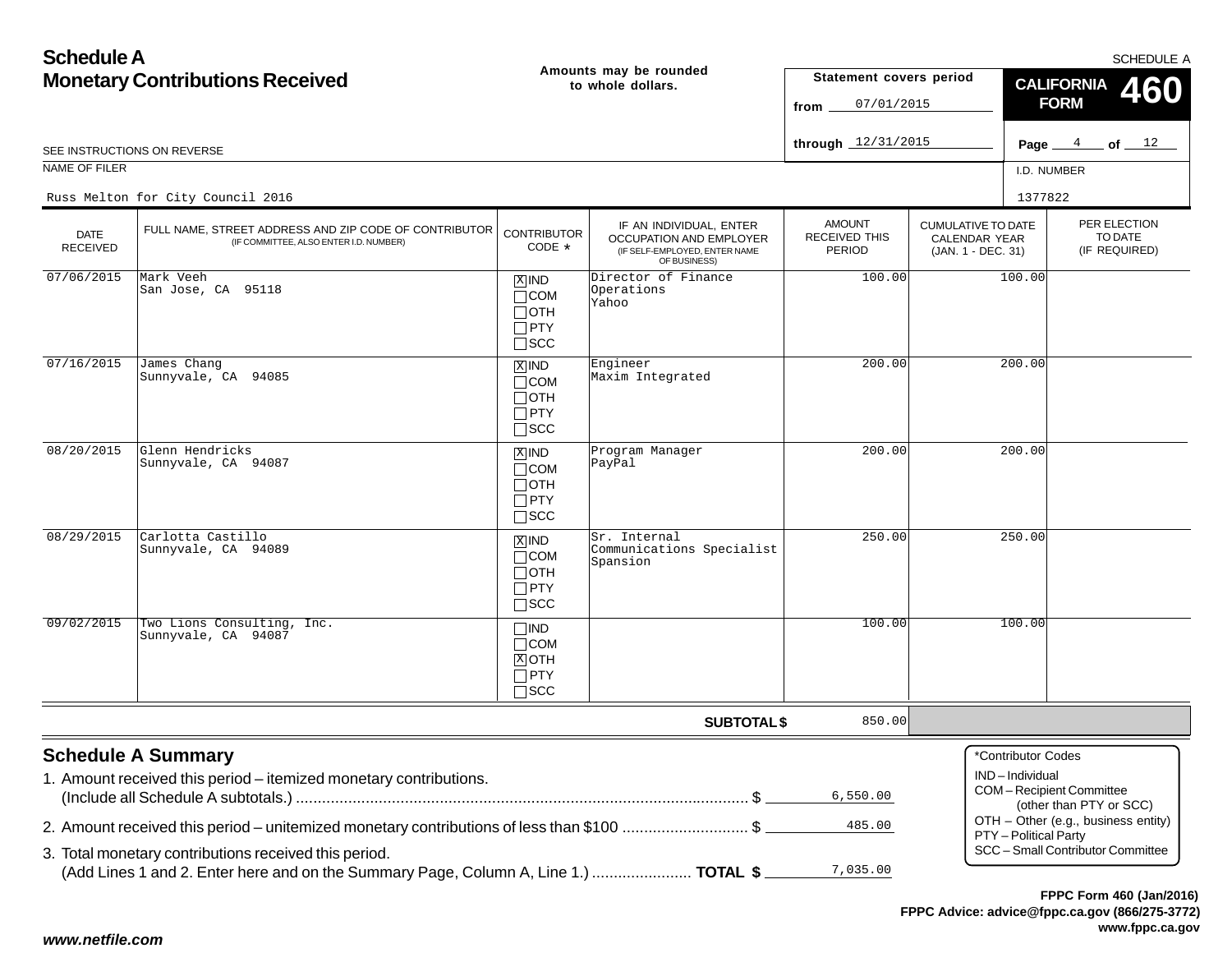| <b>Schedule A (Continuation Sheet)</b><br><b>Monetary Contributions Received</b> |                                                                                                 | Amounts may be rounded<br>to whole dollars.                         |                                                                                                     | <b>Statement covers period</b><br>07/01/2015<br>from | SCHEDULE A (CONT.)<br><b>CALIFORNIA</b><br>460<br><b>FORM</b>           |             |                  |                                          |  |
|----------------------------------------------------------------------------------|-------------------------------------------------------------------------------------------------|---------------------------------------------------------------------|-----------------------------------------------------------------------------------------------------|------------------------------------------------------|-------------------------------------------------------------------------|-------------|------------------|------------------------------------------|--|
|                                                                                  |                                                                                                 |                                                                     |                                                                                                     | 12/31/2015<br>through                                |                                                                         |             | Page $5$ of $12$ |                                          |  |
| NAME OF FILER                                                                    |                                                                                                 |                                                                     |                                                                                                     |                                                      |                                                                         | I.D. NUMBER |                  |                                          |  |
|                                                                                  | Russ Melton for City Council 2016                                                               |                                                                     |                                                                                                     |                                                      |                                                                         | 1377822     |                  |                                          |  |
| <b>DATE</b><br><b>RECEIVED</b>                                                   | FULL NAME, STREET ADDRESS AND ZIP CODE OF CONTRIBUTOR<br>(IF COMMITTEE, ALSO ENTER I.D. NUMBER) | <b>CONTRIBUTOR</b><br>CODE *                                        | IF AN INDIVIDUAL, ENTER<br>OCCUPATION AND EMPLOYER<br>(IF SELF-EMPLOYED, ENTER NAME<br>OF BUSINESS) | <b>AMOUNT</b><br><b>RECEIVED THIS</b><br>PERIOD      | <b>CUMULATIVE TO DATE</b><br><b>CALENDAR YEAR</b><br>(JAN. 1 - DEC. 31) |             |                  | PER ELECTION<br>TO DATE<br>(IF REQUIRED) |  |
| 09/08/2015                                                                       | Ian Bain<br>Redwood City, CA 94061                                                              | $X$ IND<br>$\Box$ COM<br>⊟отн<br>$\Box$ PTY<br>$\square$ SCC        | Public Relations<br>EOUINIX                                                                         | 100.00                                               |                                                                         | 100.00      |                  |                                          |  |
| 09/22/2015                                                                       | Jim Pollart<br>East Palo Alto, CA 94303                                                         | $X$ IND<br>$\Box$ COM<br>$\Box$ OTH<br>$\Box$ PTY<br>$\square$ scc  | Senior Vice President<br>Classic Communities, Inc.                                                  | 125.00                                               |                                                                         | 125.00      |                  |                                          |  |
| 09/25/2015                                                                       | Sequoia Del Ray<br>San Jose, CA 95113                                                           | $\square$ IND<br>$\Box$ COM<br>$X$ OTH<br>$\Box$ PTY<br>$\Box$ scc  |                                                                                                     | 250.00                                               |                                                                         | 250.00      |                  |                                          |  |
| 09/28/2015                                                                       | Adam Kates<br>East Palo Alto, CA 94303                                                          | $X$ IND<br>$\Box$ COM<br>$\Box$ oth<br>$\Box$ PTY<br>$\square$ scc  | Real Estate Developer<br>Classic Communities, Inc.                                                  | 125.00                                               |                                                                         | 125.00      |                  |                                          |  |
| 10/06/2015                                                                       | Phil Gibson<br>Sunnyvale, CA 94087                                                              | $X$ IND<br>$\sqcap$ COM<br>$\Box$ OTH<br>$\Box$ PTY<br>$\sqcap$ SCC | Vice President<br>Infineon                                                                          | 100.00                                               |                                                                         | 100.00      |                  |                                          |  |
|                                                                                  |                                                                                                 |                                                                     | <b>SUBTOTAL \$</b>                                                                                  | 700.00                                               |                                                                         |             |                  |                                          |  |

\*Contributor CodesIND – IndividualCOM – Recipient Committee (other than PTY or SCC) OTH – Other (e.g., business entity) PTY – Political Party SCC – Small Contributor Committee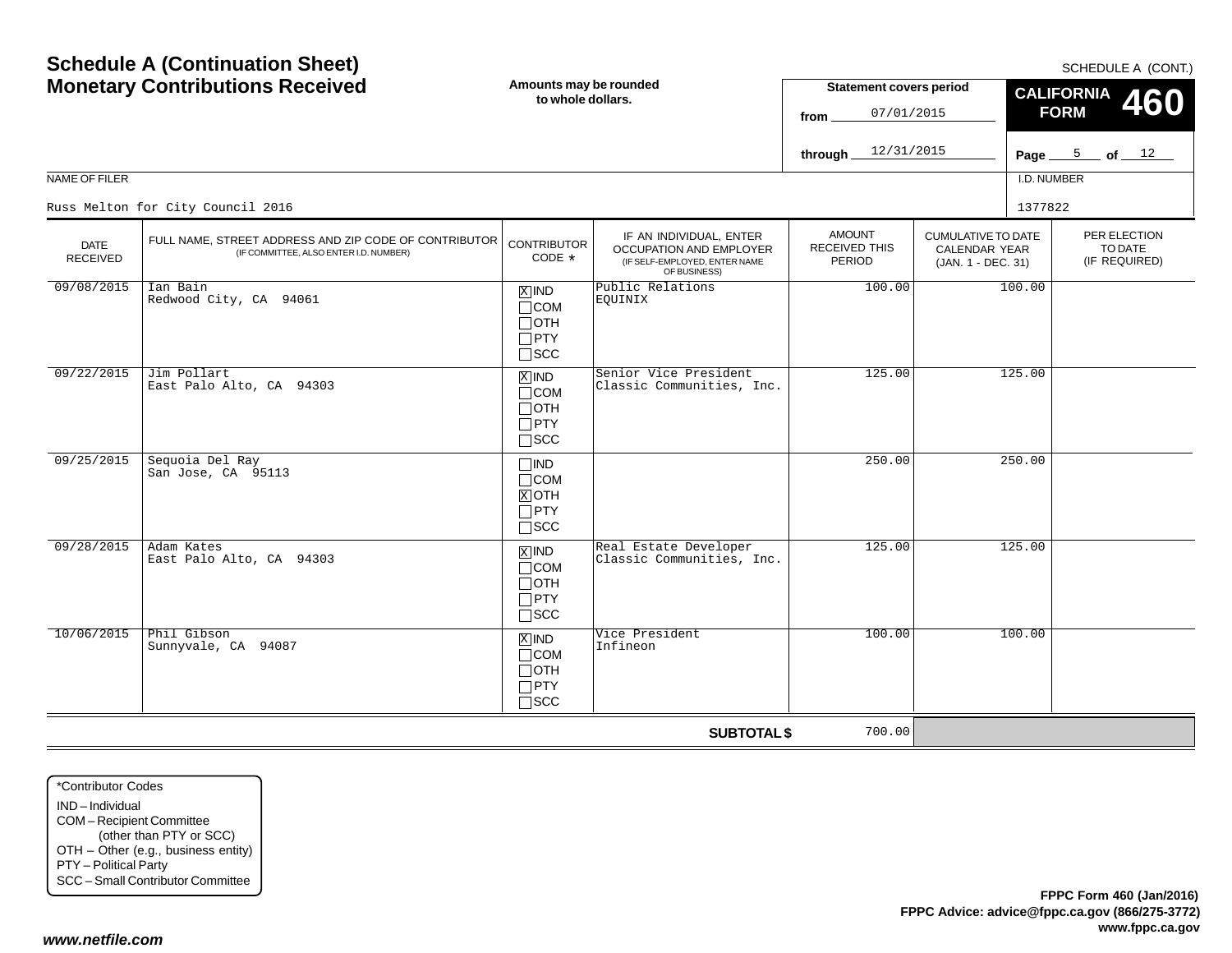SCHEDULE A (CONT.)

| <b>Screage A (Sommadion Sheet)</b><br><b>Monetary Contributions Received</b><br>NAME OF FILER |                                                                                                 | Amounts may be rounded<br>to whole dollars.                                   |                                                                                                            | <b>Statement covers period</b><br>07/01/2015<br>from<br>12/31/2015<br>through. |                                                                         | SCHEDULE A (CONT.)<br><b>CALIFORNIA</b><br>460<br><b>FORM</b><br>$6$ of $12$<br>Page<br>I.D. NUMBER |                                          |  |
|-----------------------------------------------------------------------------------------------|-------------------------------------------------------------------------------------------------|-------------------------------------------------------------------------------|------------------------------------------------------------------------------------------------------------|--------------------------------------------------------------------------------|-------------------------------------------------------------------------|-----------------------------------------------------------------------------------------------------|------------------------------------------|--|
|                                                                                               | Russ Melton for City Council 2016                                                               |                                                                               |                                                                                                            |                                                                                |                                                                         | 1377822                                                                                             |                                          |  |
| <b>DATE</b><br><b>RECEIVED</b>                                                                | FULL NAME, STREET ADDRESS AND ZIP CODE OF CONTRIBUTOR<br>(IF COMMITTEE, ALSO ENTER I.D. NUMBER) | <b>CONTRIBUTOR</b><br>CODE *                                                  | IF AN INDIVIDUAL, ENTER<br><b>OCCUPATION AND EMPLOYER</b><br>(IF SELF-EMPLOYED, ENTER NAME<br>OF BUSINESS) | <b>AMOUNT</b><br><b>RECEIVED THIS</b><br>PERIOD                                | <b>CUMULATIVE TO DATE</b><br><b>CALENDAR YEAR</b><br>(JAN. 1 - DEC. 31) |                                                                                                     | PER ELECTION<br>TO DATE<br>(IF REQUIRED) |  |
| 11/15/2015                                                                                    | Charles Melton<br>Houston, TX 77043                                                             | $X$ IND<br>$\Box$ COM<br>$\Box$ OTH<br>$\Box$ PTY<br>$\Box$ scc               | Information Technology<br>United States Government                                                         | 1,000.00                                                                       |                                                                         | 1,000.00                                                                                            |                                          |  |
| 11/19/2015                                                                                    | Vicki Reeder<br>Los Altos, CA 94022                                                             | $\overline{X}$ IND<br>$\Box$ COM<br>$\Box$ OTH<br>$\Box$ PTY<br>$\square$ SCC | Retired<br>Retired                                                                                         | 1,000.00                                                                       |                                                                         | 1,000.00                                                                                            |                                          |  |
| 11/29/2015                                                                                    | John Melton<br>Palo Alto, CA 94306                                                              | $X$ IND<br>$\Box$ COM<br>$\Box$ OTH<br>$\Box$ PTY<br>$\square$ SCC            | Retired<br>Retired                                                                                         | 1,000.00                                                                       |                                                                         | 1,000.00                                                                                            |                                          |  |
| 12/02/2015                                                                                    | Tomi Ryba<br>Emerald Hills, CA 94062                                                            | $\overline{X}$ IND<br>$\Box$ COM<br>$\Box$ OTH<br>$\Box$ PTY<br>$\square$ SCC | El Camino Hospital<br>CEO                                                                                  | 250.00                                                                         |                                                                         | 250.00                                                                                              |                                          |  |
| 12/14/2015                                                                                    | Claudia Coleman<br>Los Altos, CA 94022                                                          | $X$ IND<br>$\Box$ COM<br>$\Box$ OTH<br>$\Box$ PTY<br>$\Box$ SCC               | Retired<br>Retired                                                                                         | 250.00                                                                         |                                                                         | 250.00                                                                                              |                                          |  |
|                                                                                               |                                                                                                 |                                                                               | <b>SUBTOTAL \$</b>                                                                                         | 3,500.00                                                                       |                                                                         |                                                                                                     |                                          |  |

\*Contributor CodesIND – Individual COM – Recipient Committee (other than PTY or SCC) OTH – Other (e.g., business entity) PTY – Political Party SCC – Small Contributor Committee

**Schedule A (Continuation Sheet)**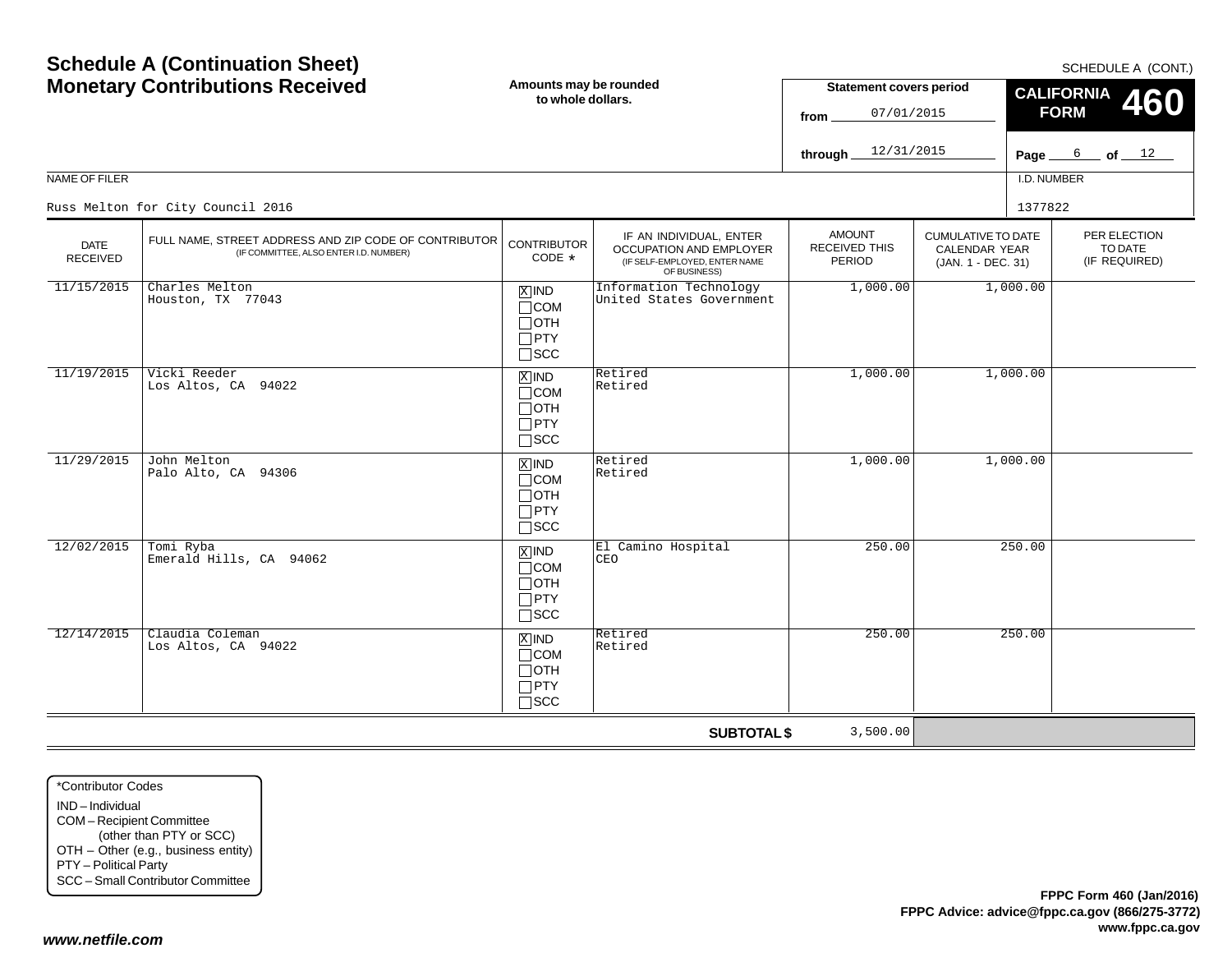SCHEDULE A (CONT)

| <b>Monetary Contributions Received</b> |                                                                                                 | Amounts may be rounded<br>to whole dollars.                            |                                                                                                     | <b>Statement covers period</b><br>07/01/2015<br>from   |                                                                  | CALIFORNIA 460<br><b>FORM</b> |                                          |  |
|----------------------------------------|-------------------------------------------------------------------------------------------------|------------------------------------------------------------------------|-----------------------------------------------------------------------------------------------------|--------------------------------------------------------|------------------------------------------------------------------|-------------------------------|------------------------------------------|--|
|                                        |                                                                                                 |                                                                        |                                                                                                     | 12/31/2015<br>through.                                 |                                                                  |                               | Page $\frac{7}{2}$ of $\frac{12}{2}$     |  |
| NAME OF FILER                          |                                                                                                 |                                                                        |                                                                                                     |                                                        |                                                                  | I.D. NUMBER                   |                                          |  |
|                                        | Russ Melton for City Council 2016                                                               |                                                                        |                                                                                                     |                                                        |                                                                  | 1377822                       |                                          |  |
| <b>DATE</b><br><b>RECEIVED</b>         | FULL NAME, STREET ADDRESS AND ZIP CODE OF CONTRIBUTOR<br>(IF COMMITTEE, ALSO ENTER I.D. NUMBER) | <b>CONTRIBUTOR</b><br>CODE $*$                                         | IF AN INDIVIDUAL, ENTER<br>OCCUPATION AND EMPLOYER<br>(IF SELF-EMPLOYED, ENTER NAME<br>OF BUSINESS) | <b>AMOUNT</b><br><b>RECEIVED THIS</b><br><b>PERIOD</b> | <b>CUMULATIVE TO DATE</b><br>CALENDAR YEAR<br>(JAN. 1 - DEC. 31) |                               | PER ELECTION<br>TO DATE<br>(IF REQUIRED) |  |
| 12/16/2015                             | Louise Spangler<br>Los Altos, CA 94022                                                          | $X$ IND<br>$\Box$ COM<br>$\Box$ OTH<br>$\Box$ PTY<br>$\square$ SCC     | Retired<br>Retired                                                                                  | 100.00                                                 |                                                                  | 100.00                        |                                          |  |
| 12/21/2015                             | Eve Melton<br>Palo Alto, CA 94306                                                               | $X$ IND<br>$\sqcap$ COM<br>$\Box$ OTH<br>$\Box$ PTY<br>$\square$ scc   | Retired<br>Retired                                                                                  | 1,000.00                                               |                                                                  | 1,000.00                      |                                          |  |
| 12/23/2015                             | Gerald Glaser<br>Sunnyvale, CA 94087                                                            | $X$ IND<br>$\Box$ COM<br>⊣отн<br>$\Box$ PTY<br>$\sqsupset$ SCC         | Technical Advisor -<br>Operations<br>Motiv Power Systems                                            | 150.00                                                 |                                                                  | 150.00                        |                                          |  |
| 12/31/2015                             | Lauren McGrath<br>Portland, OR 97217                                                            | $X$ IND<br>$\sqcap$ COM<br>$\Box$ oth<br>$\Box$ PTY<br>$\square$ SCC   | Specialist<br>PayChex                                                                               | 250.00                                                 |                                                                  | 250.00                        |                                          |  |
|                                        |                                                                                                 | $\Box$ IND<br>$\Box$ COM<br>$\sqcap$ OTH<br>$\Box$ PTY<br>$\sqcap$ scc |                                                                                                     |                                                        |                                                                  |                               |                                          |  |
|                                        |                                                                                                 |                                                                        | <b>SUBTOTAL \$</b>                                                                                  | 1,500.00                                               |                                                                  |                               |                                          |  |

\*Contributor CodesIND – Individual COM – Recipient Committee (other than PTY or SCC) OTH – Other (e.g., business entity) PTY – Political Party SCC – Small Contributor Committee

**Schedule A (Continuation Sheet)**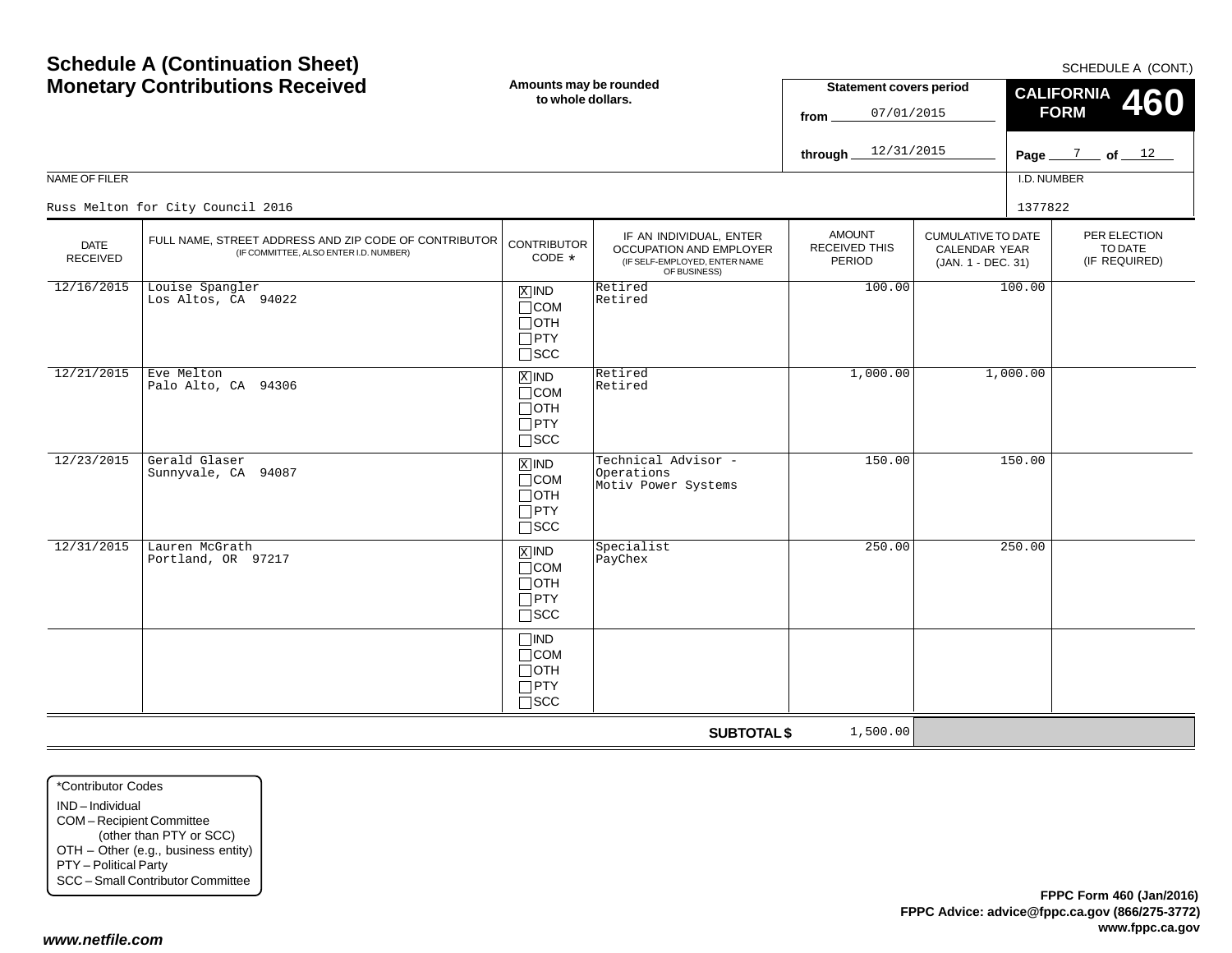SCHEDULE B - PART 1

| <b>Schedule B-Part 1</b><br><b>Loans Received</b>                                                                                          |                                                                                                     | Amounts may be rounded<br>to whole dollars.                             |                                                 |                                                         | Statement covers period<br>from                                    | 07/01/2015                                    | <b>CALIFORNIA</b><br><b>460</b><br><b>FORM</b>                                          |                                                             |  |
|--------------------------------------------------------------------------------------------------------------------------------------------|-----------------------------------------------------------------------------------------------------|-------------------------------------------------------------------------|-------------------------------------------------|---------------------------------------------------------|--------------------------------------------------------------------|-----------------------------------------------|-----------------------------------------------------------------------------------------|-------------------------------------------------------------|--|
| SEE INSTRUCTIONS ON REVERSE                                                                                                                |                                                                                                     |                                                                         |                                                 |                                                         | through $\equiv$                                                   | 12/31/2015                                    | Page $8$                                                                                | of $12$                                                     |  |
| NAME OF FILER                                                                                                                              |                                                                                                     |                                                                         |                                                 |                                                         |                                                                    |                                               | I.D. NUMBER                                                                             |                                                             |  |
| Russ Melton for City Council 2016                                                                                                          |                                                                                                     |                                                                         |                                                 |                                                         |                                                                    |                                               | 1377822                                                                                 |                                                             |  |
| FULL NAME, STREET ADDRESS AND ZIP CODE<br>OF LENDER<br>(IF COMMITTEE, ALSO ENTER I.D. NUMBER)                                              | IF AN INDIVIDUAL, ENTER<br>OCCUPATION AND EMPLOYER<br>(IF SELF-EMPLOYED, ENTER<br>NAME OF BUSINESS) | (a)<br><b>OUTSTANDING</b><br>BALANCE<br><b>BEGINNING THIS</b><br>PERIOD | (b)<br><b>AMOUNT</b><br>RECEIVED THIS<br>PERIOD | (c)<br><b>AMOUNT PAID</b><br>OR FORGIVEN<br>THIS PERIOD | (d)<br>OUTSTANDING<br><b>BALANCE AT</b><br>CLOSE OF THIS<br>PERIOD | (e)<br><b>INTEREST</b><br>PAID THIS<br>PERIOD | (f)<br>ORIGINAL<br>AMOUNT OF<br><b>LOAN</b>                                             | (g)<br><b>CUMULATIVE</b><br><b>CONTRIBUTIONS</b><br>TO DATE |  |
| Russell Melton<br>Sunnyvale, CA 94087                                                                                                      | Manager<br>None                                                                                     |                                                                         |                                                 | $\Box$ PAID                                             |                                                                    |                                               |                                                                                         | <b>CALENDAR YEAR</b>                                        |  |
|                                                                                                                                            |                                                                                                     |                                                                         |                                                 | 0.00<br>FORGIVEN                                        | $s - 3,000.00$                                                     | $\frac{0}{2}$<br>RATE                         | $s3$ ,000.00                                                                            | \$3,001.00<br>PER ELECTION**                                |  |
| $\Box$ COM $\Box$ OTH $\Box$ PTY $\Box$ SCC<br>$T_{\boxed{\text{X}}}$ IND                                                                  |                                                                                                     | $\frac{1}{2}$ 3,000.00                                                  | 0.00                                            | 0.00                                                    | DATE DUE                                                           | 0.00                                          | 06/03/2015<br><b>DATE INCURRED</b>                                                      | $$^{G2016}3,001.00$                                         |  |
|                                                                                                                                            |                                                                                                     |                                                                         |                                                 | $\Box$ PAID                                             |                                                                    |                                               |                                                                                         | <b>CALENDAR YEAR</b>                                        |  |
|                                                                                                                                            |                                                                                                     |                                                                         |                                                 | $\Box$ FORGIVEN                                         |                                                                    | %<br>RATE                                     |                                                                                         | PER ELECTION **                                             |  |
| $\Box$ COM $\Box$ OTH $\Box$ PTY $\Box$ SCC<br>$\top$ IND                                                                                  |                                                                                                     | \$.                                                                     |                                                 |                                                         | DATE DUE                                                           |                                               | DATE INCURRED                                                                           |                                                             |  |
|                                                                                                                                            |                                                                                                     |                                                                         |                                                 | $\Box$ PAID                                             |                                                                    |                                               |                                                                                         | CALENDAR YEAR                                               |  |
|                                                                                                                                            |                                                                                                     |                                                                         |                                                 | $\Box$ FORGIVEN                                         |                                                                    | RATE                                          |                                                                                         | PER ELECTION**                                              |  |
| $^{\dagger}$ IND $\Box$ COM $\Box$ OTH $\Box$ PTY $\Box$ SCC                                                                               |                                                                                                     |                                                                         |                                                 |                                                         | DATE DUE                                                           |                                               | <b>DATE INCURRED</b>                                                                    |                                                             |  |
|                                                                                                                                            |                                                                                                     | <b>SUBTOTALS \$</b>                                                     | 0.00\$                                          |                                                         | 0.00\$<br>$3,000.00$ \$                                            | 0.00                                          |                                                                                         |                                                             |  |
| <b>Schedule B Summary</b>                                                                                                                  |                                                                                                     |                                                                         |                                                 |                                                         |                                                                    | (Enter (e) on<br>Schedule E, Line 3)          |                                                                                         |                                                             |  |
| (Total Column (b) plus unitemized loans of less than \$100.)                                                                               |                                                                                                     |                                                                         |                                                 |                                                         | 0.00                                                               |                                               |                                                                                         |                                                             |  |
|                                                                                                                                            |                                                                                                     |                                                                         |                                                 |                                                         |                                                                    |                                               | <b>†Contributor Codes</b><br>IND-Individual                                             |                                                             |  |
| (Total Column (c) plus loans under \$100 paid or forgiven.)<br>(Include loans paid by a third party that are also itemized on Schedule A.) |                                                                                                     |                                                                         |                                                 |                                                         | 0.00                                                               |                                               | COM-Recipient Committee<br>OTH - Other (e.g., business entity)<br>PTY - Political Party | (other than PTY or SCC)                                     |  |
| Enter the net here and on the Summary Page, Column A, Line 2.                                                                              |                                                                                                     |                                                                         |                                                 |                                                         | 0.00<br>(May be a negative number)                                 |                                               | SCC - Small Contributor Committee                                                       |                                                             |  |
| *Amounts forgiven or paid by another party also must be reported on Schedule A.<br>** If required.                                         |                                                                                                     |                                                                         |                                                 |                                                         |                                                                    |                                               |                                                                                         | EPPC Form 460 (Jan/2010                                     |  |

**FPPC Advice: advice@fppc.ca.gov (866/275-3772) www.fppc.ca.gov FPPC Form 460 (Jan/2016)**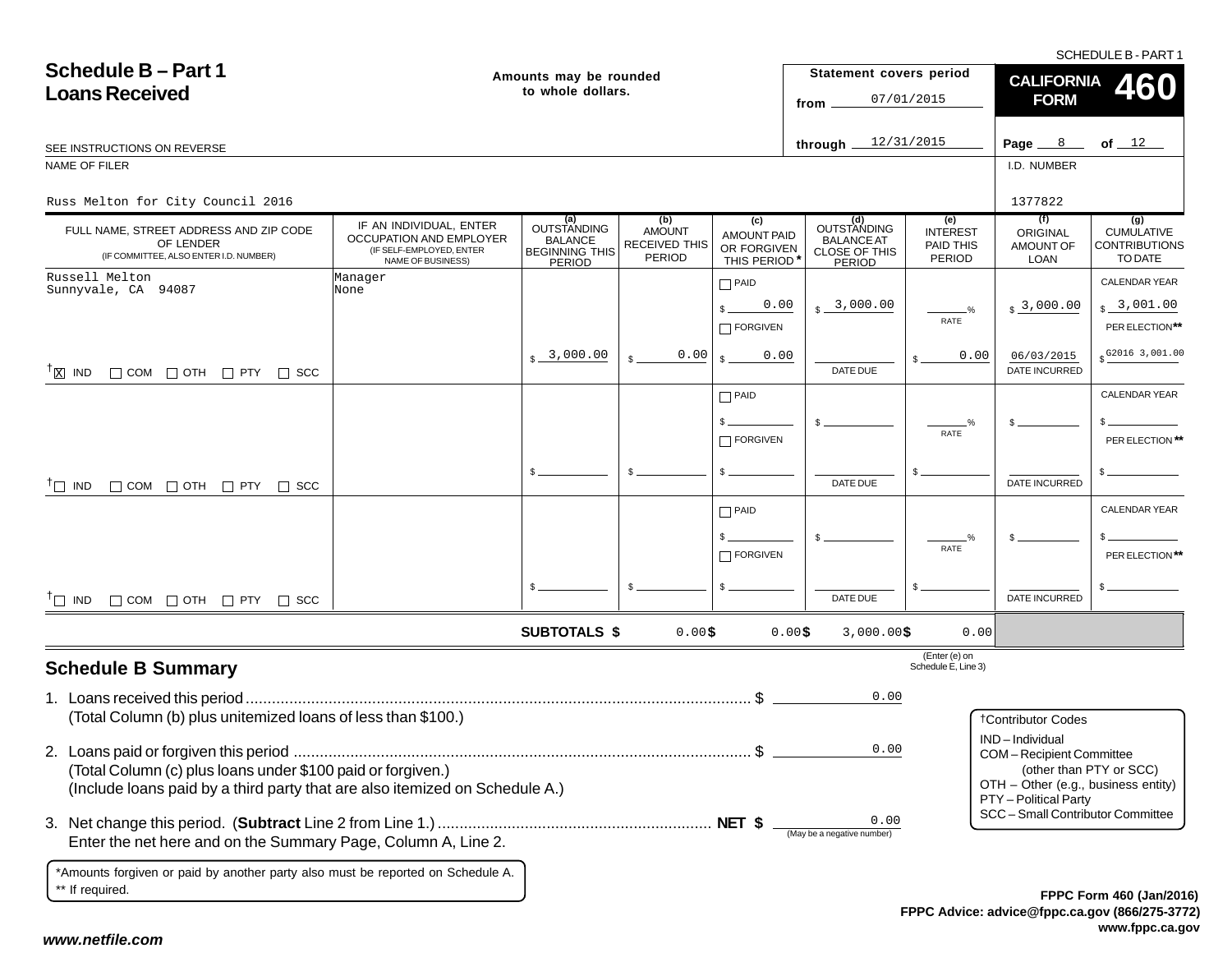| <b>Schedule C</b>              | <b>Nonmonetary Contributions Received</b>                                                          |                                                                       | Amounts may be rounded<br>to whole dollars.                                                         |                                                   | from | <b>Statement covers period</b><br>07/01/2015 |                                                                                 | <b>FORM</b> | SCHEDULE C<br><b>CALIFORNIA</b><br>460   |
|--------------------------------|----------------------------------------------------------------------------------------------------|-----------------------------------------------------------------------|-----------------------------------------------------------------------------------------------------|---------------------------------------------------|------|----------------------------------------------|---------------------------------------------------------------------------------|-------------|------------------------------------------|
|                                | SEE INSTRUCTIONS ON REVERSE                                                                        |                                                                       |                                                                                                     |                                                   |      | 12/31/2015<br>through $\equiv$               |                                                                                 |             | Page $9$ of $12$                         |
| NAME OF FILER                  |                                                                                                    |                                                                       |                                                                                                     |                                                   |      |                                              |                                                                                 | I.D. NUMBER |                                          |
|                                | Russ Melton for City Council 2016                                                                  |                                                                       |                                                                                                     |                                                   |      |                                              |                                                                                 | 1377822     |                                          |
| <b>DATE</b><br><b>RECEIVED</b> | FULL NAME, STREET ADDRESS AND<br>ZIP CODE OF CONTRIBUTOR<br>(IF COMMITTEE, ALSO ENTER I.D. NUMBER) | <b>CONTRIBUTOR</b><br>CODE *                                          | IF AN INDIVIDUAL, ENTER<br>OCCUPATION AND EMPLOYER<br>(IF SELF-EMPLOYED, ENTER<br>NAME OF BUSINESS) | <b>DESCRIPTION OF</b><br><b>GOODS OR SERVICES</b> |      | AMOUNT/<br><b>FAIR MARKET</b><br>VALUE       | <b>CUMULATIVE TO</b><br><b>DATE</b><br><b>CALENDAR YEAR</b><br>(JAN 1 - DEC 31) |             | PER ELECTION<br>TO DATE<br>(IF REQUIRED) |
|                                |                                                                                                    | $\Box$ IND<br>$\Box$ COM<br>$\Box$ OTH<br>$\Box$ PTY<br>$\square$ SCC |                                                                                                     |                                                   |      |                                              |                                                                                 |             |                                          |
|                                |                                                                                                    | $\Box$ IND<br>$\Box$ COM<br>$\Box$ OTH<br>$\Box$ PTY<br>$\square$ SCC |                                                                                                     |                                                   |      |                                              |                                                                                 |             |                                          |
|                                |                                                                                                    | $\Box$ IND<br>$\Box$ COM<br>$\Box$ OTH<br>$\Box$ PTY<br>$\square$ SCC |                                                                                                     |                                                   |      |                                              |                                                                                 |             |                                          |
|                                |                                                                                                    | $\Box$ IND<br>$\Box$ COM<br>$\Box$ OTH                                |                                                                                                     |                                                   |      |                                              |                                                                                 |             |                                          |

| <b>Schedule C Summary</b>                                                                    |       | *Contributor Codes                  |
|----------------------------------------------------------------------------------------------|-------|-------------------------------------|
| 1. Amount received this period – itemized nonmonetary contributions.                         |       | IND-Individual                      |
|                                                                                              | 0.00  | <b>COM-Recipient Committee</b>      |
|                                                                                              |       | (other than PTY or SCC)             |
|                                                                                              | 30.00 | OTH - Other (e.g., business entity) |
|                                                                                              |       | PTY - Political Party               |
| 3. Total nonmonetary contributions received this period.                                     |       | SCC - Small Contributor Committee   |
| (Add Lines 1 and 2. Enter here and on the Summary Page, Column A, Lines 4 and 10.)  TOTAL \$ | 30.00 |                                     |

**SUBTOTAL \$**

(Add Lines 1 and 2. Enter here and on the Summary Page, Column A, Lines 4 and 10.) ...................... **TOTAL \$**

PTY SCC

*Attach additional information on appropriately labeled continuation sheets.*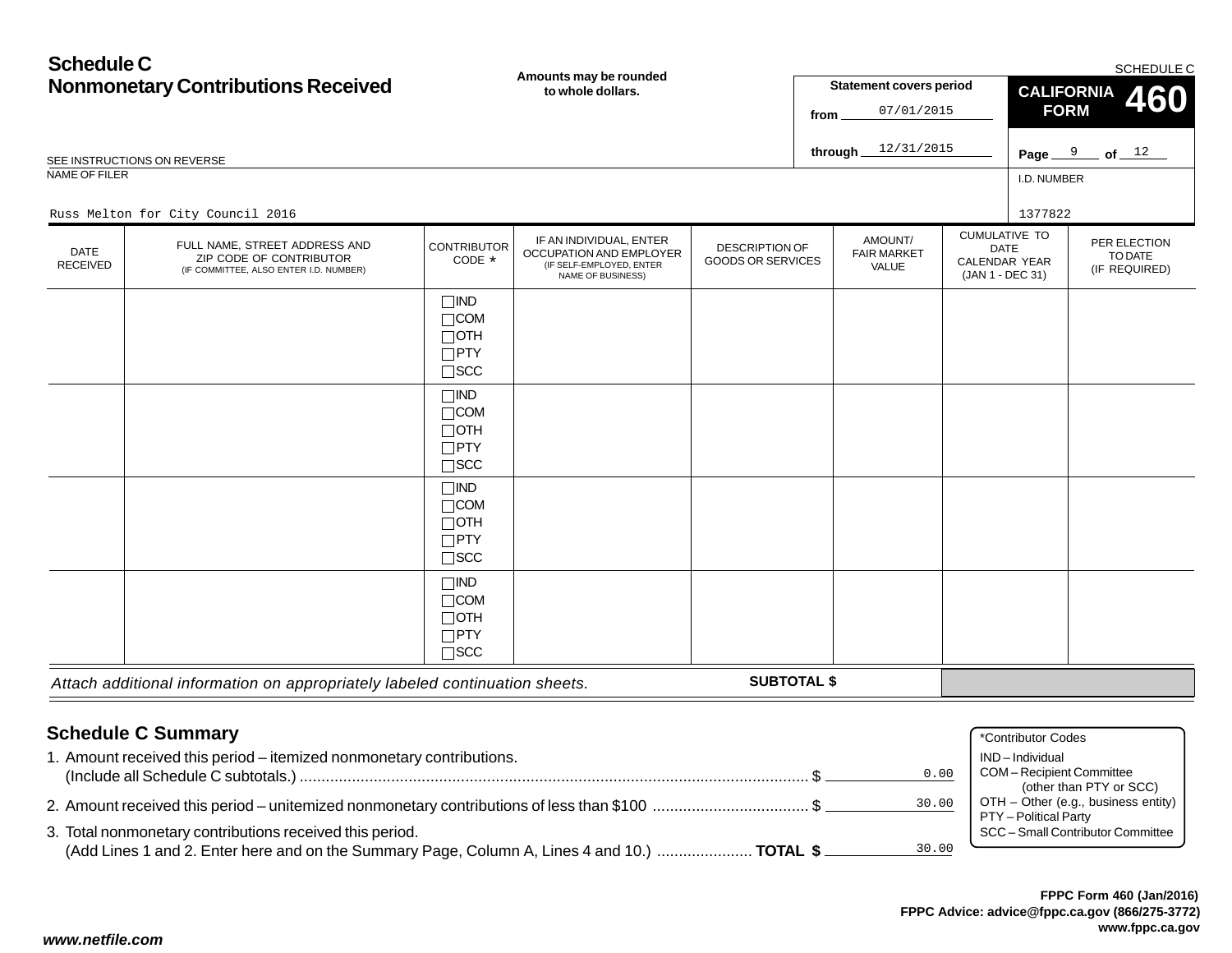| <b>Schedule E</b><br><b>Payments Made</b> | Amounts may be rounded |         | Statement covers period | CALIFORNIA 460 | SUMEDULE E |
|-------------------------------------------|------------------------|---------|-------------------------|----------------|------------|
|                                           | to whole dollars.      | from    | 07/01/2015              | <b>FORM</b>    |            |
| SEE INSTRUCTIONS ON REVERSE               |                        | through | 12/31/2015              | Page $10$      | of $12$    |
| NAME OF FILER                             |                        |         |                         | I.D. NUMBER    |            |
| Russ Melton for City Council 2016         |                        |         |                         | 1377822        |            |

**CODES:** If one of the following codes accurately describes the payment, you may enter the code. Otherwise, describe the payment.

| <b>CMP</b> | campaign paraphernalia/misc.                                  | MBR        | member communications                        |      | RAD radio airtime and production costs                    |
|------------|---------------------------------------------------------------|------------|----------------------------------------------|------|-----------------------------------------------------------|
| <b>CNS</b> | campaign consultants                                          |            | MTG meetings and appearances                 | RFD. | returned contributions                                    |
| CTB        | contribution (explain nonmonetary)*                           |            | OFC office expenses                          |      | SAL campaign workers' salaries                            |
|            | CVC civic donations                                           |            | petition circulating                         | TEL  | t.v. or cable airtime and production costs                |
| FIL        | candidate filing/ballot fees                                  | PHO.       | phone banks                                  |      | TRC candidate travel, lodging, and meals                  |
| <b>FND</b> | fundraising events                                            | <b>POL</b> | polling and survey research                  |      | TRS staff/spouse travel, lodging, and meals               |
| IND.       | independent expenditure supporting/opposing others (explain)* |            | POS postage, delivery and messenger services | TSF  | transfer between committees of the same candidate/sponsor |
| LEG        | legal defense                                                 | PRO        | professional services (legal, accounting)    |      | VOT voter registration                                    |
| LIT.       | campaign literature and mailings                              |            | print ads                                    |      | WEB information technology costs (internet, e-mail)       |

| NAME AND ADDRESS OF PAYEE<br>(IF COMMITTEE, ALSO ENTER I.D. NUMBER)                                  | CODE | <b>OR</b> | DESCRIPTION OF PAYMENT |                    | AMOUNT PAID |
|------------------------------------------------------------------------------------------------------|------|-----------|------------------------|--------------------|-------------|
| Edward Chuck Photography<br>Sunnyvale, CA 94086                                                      | PRO  |           |                        |                    | 180.00      |
| Pacific Printing<br>San Jose, CA 95112                                                               | LIT  |           |                        |                    | 989.63      |
| United States Post Office<br>Sunnyvale, CA 94087                                                     | POS  |           |                        |                    | 193.00      |
| * Payments that are contributions or independent expenditures must also be summarized on Schedule D. |      |           |                        | <b>SUBTOTAL \$</b> | 1,362.63    |

# **Schedule E Summary**

|                                                                                                                              | 1,954.57 |
|------------------------------------------------------------------------------------------------------------------------------|----------|
|                                                                                                                              | 221.66   |
|                                                                                                                              | 0.00     |
| 4. Total payments made this period. (Add Lines 1, 2, and 3. Enter here and on the Summary Page, Column A, Line 6.)  TOTAL \$ | 2,176.23 |

SCHEDULE E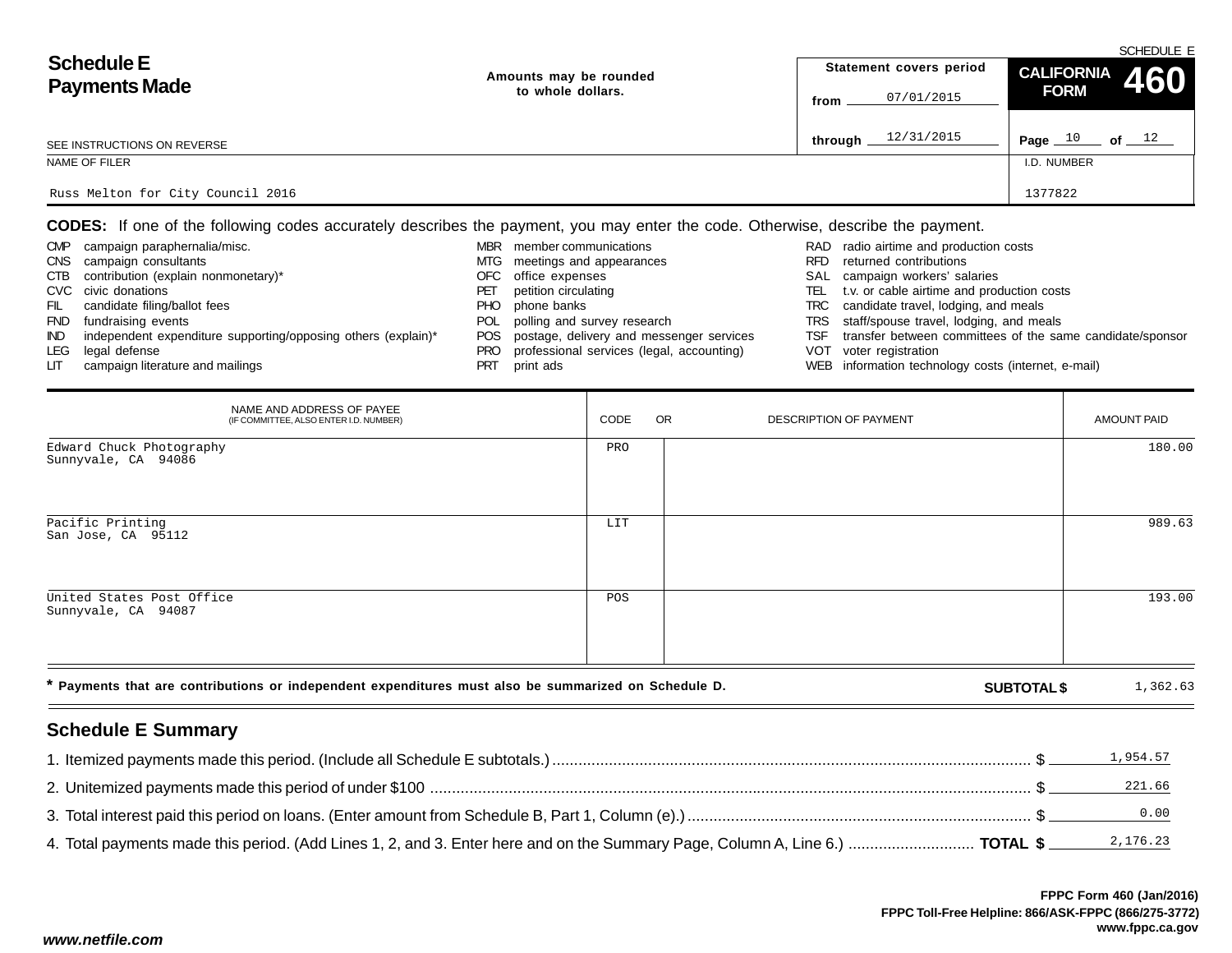| <b>Schedule E</b>                                                                                                                                                                                                                                                                                                                               |                                                                                                                                                                                                                                            |      |                                                                                       |                                                                                                                                                                                                                                                                                                                                                                                                                                                                | SCHEDULE E (CONT.)       |        |
|-------------------------------------------------------------------------------------------------------------------------------------------------------------------------------------------------------------------------------------------------------------------------------------------------------------------------------------------------|--------------------------------------------------------------------------------------------------------------------------------------------------------------------------------------------------------------------------------------------|------|---------------------------------------------------------------------------------------|----------------------------------------------------------------------------------------------------------------------------------------------------------------------------------------------------------------------------------------------------------------------------------------------------------------------------------------------------------------------------------------------------------------------------------------------------------------|--------------------------|--------|
| (Continuation Sheet)                                                                                                                                                                                                                                                                                                                            | Amounts may be rounded                                                                                                                                                                                                                     |      |                                                                                       | <b>Statement covers period</b>                                                                                                                                                                                                                                                                                                                                                                                                                                 | <b>CALIFORNIA</b><br>460 |        |
| <b>Payments Made</b>                                                                                                                                                                                                                                                                                                                            | to whole dollars.                                                                                                                                                                                                                          |      |                                                                                       | 07/01/2015<br>from                                                                                                                                                                                                                                                                                                                                                                                                                                             | <b>FORM</b>              |        |
| SEE INSTRUCTIONS ON REVERSE                                                                                                                                                                                                                                                                                                                     |                                                                                                                                                                                                                                            |      |                                                                                       | 12/31/2015<br>through                                                                                                                                                                                                                                                                                                                                                                                                                                          | Page $11$ of $12$        |        |
| NAME OF FILER                                                                                                                                                                                                                                                                                                                                   |                                                                                                                                                                                                                                            |      |                                                                                       |                                                                                                                                                                                                                                                                                                                                                                                                                                                                | I.D. NUMBER              |        |
| Russ Melton for City Council 2016                                                                                                                                                                                                                                                                                                               |                                                                                                                                                                                                                                            |      |                                                                                       |                                                                                                                                                                                                                                                                                                                                                                                                                                                                | 1377822                  |        |
| <b>CODES:</b> If one of the following codes accurately describes the payment, you may enter the code. Otherwise, describe the payment.                                                                                                                                                                                                          |                                                                                                                                                                                                                                            |      |                                                                                       |                                                                                                                                                                                                                                                                                                                                                                                                                                                                |                          |        |
| CMP campaign paraphernalia/misc.<br>CNS campaign consultants<br>contribution (explain nonmonetary)*<br>CTB<br>CVC civic donations<br>candidate filing/ballot fees<br>FIL<br>FND fundraising events<br>independent expenditure supporting/opposing others (explain)*<br>IND.<br>legal defense<br>LEG.<br>campaign literature and mailings<br>LIТ | MBR member communications<br>MTG<br>meetings and appearances<br><b>OFC</b><br>office expenses<br>petition circulating<br>PET<br>phone banks<br>PHO.<br>polling and survey research<br>POL<br>POS.<br><b>PRO</b><br><b>PRT</b><br>print ads |      | postage, delivery and messenger services<br>professional services (legal, accounting) | RAD radio airtime and production costs<br><b>RFD</b><br>returned contributions<br>SAL<br>campaign workers' salaries<br>t.v. or cable airtime and production costs<br>TEL.<br><b>TRC</b><br>candidate travel, lodging, and meals<br>staff/spouse travel, lodging, and meals<br><b>TRS</b><br>transfer between committees of the same candidate/sponsor<br><b>TSF</b><br><b>VOT</b><br>voter registration<br>WEB information technology costs (internet, e-mail) |                          |        |
| NAME AND ADDRESS OF PAYEE<br>(IF COMMITTEE, ALSO ENTER I.D. NUMBER)                                                                                                                                                                                                                                                                             |                                                                                                                                                                                                                                            | CODE | <b>OR</b>                                                                             | DESCRIPTION OF PAYMENT                                                                                                                                                                                                                                                                                                                                                                                                                                         | <b>AMOUNT PAID</b>       |        |
| Local Biz Network, LLC<br>San Jose, CA 95117                                                                                                                                                                                                                                                                                                    |                                                                                                                                                                                                                                            | WEB  |                                                                                       |                                                                                                                                                                                                                                                                                                                                                                                                                                                                |                          | 179.94 |
| Aristotle, Inc.<br>Washington, DC 20003                                                                                                                                                                                                                                                                                                         |                                                                                                                                                                                                                                            | PRO  |                                                                                       |                                                                                                                                                                                                                                                                                                                                                                                                                                                                |                          | 412.00 |
| * Payments that are contributions or independent expenditures must also be summarized on Schedule D.                                                                                                                                                                                                                                            |                                                                                                                                                                                                                                            |      |                                                                                       |                                                                                                                                                                                                                                                                                                                                                                                                                                                                | <b>SUBTOTAL \$</b>       | 591.94 |